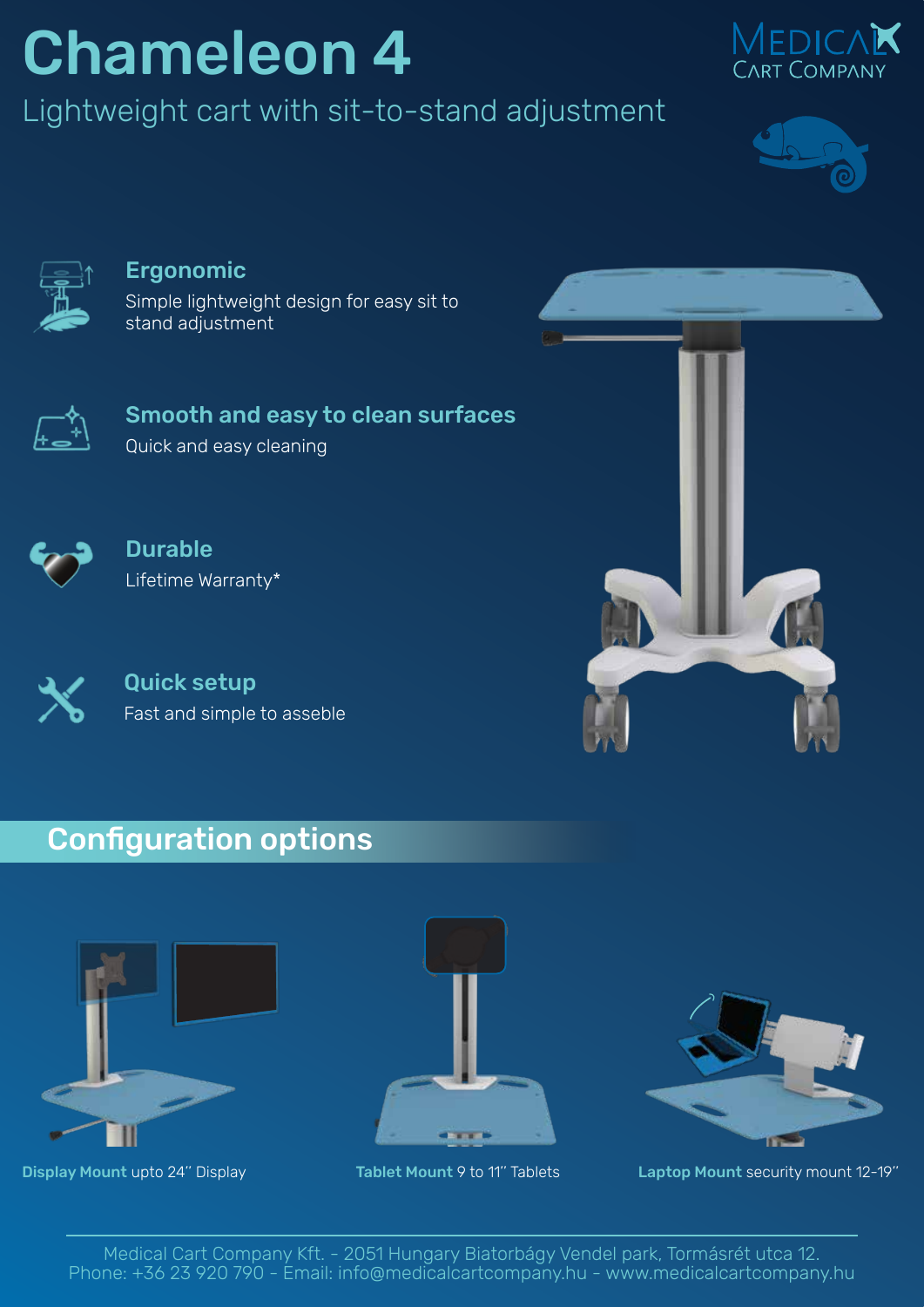

Medical Cart Company Kft. - 2051 Hungary Biatorbágy Vendel park, Tormásrét utca 12. Phone: +36 23 920 790 - Email: info@medicalcartcompany.hu - www.medicalcartcompany.hu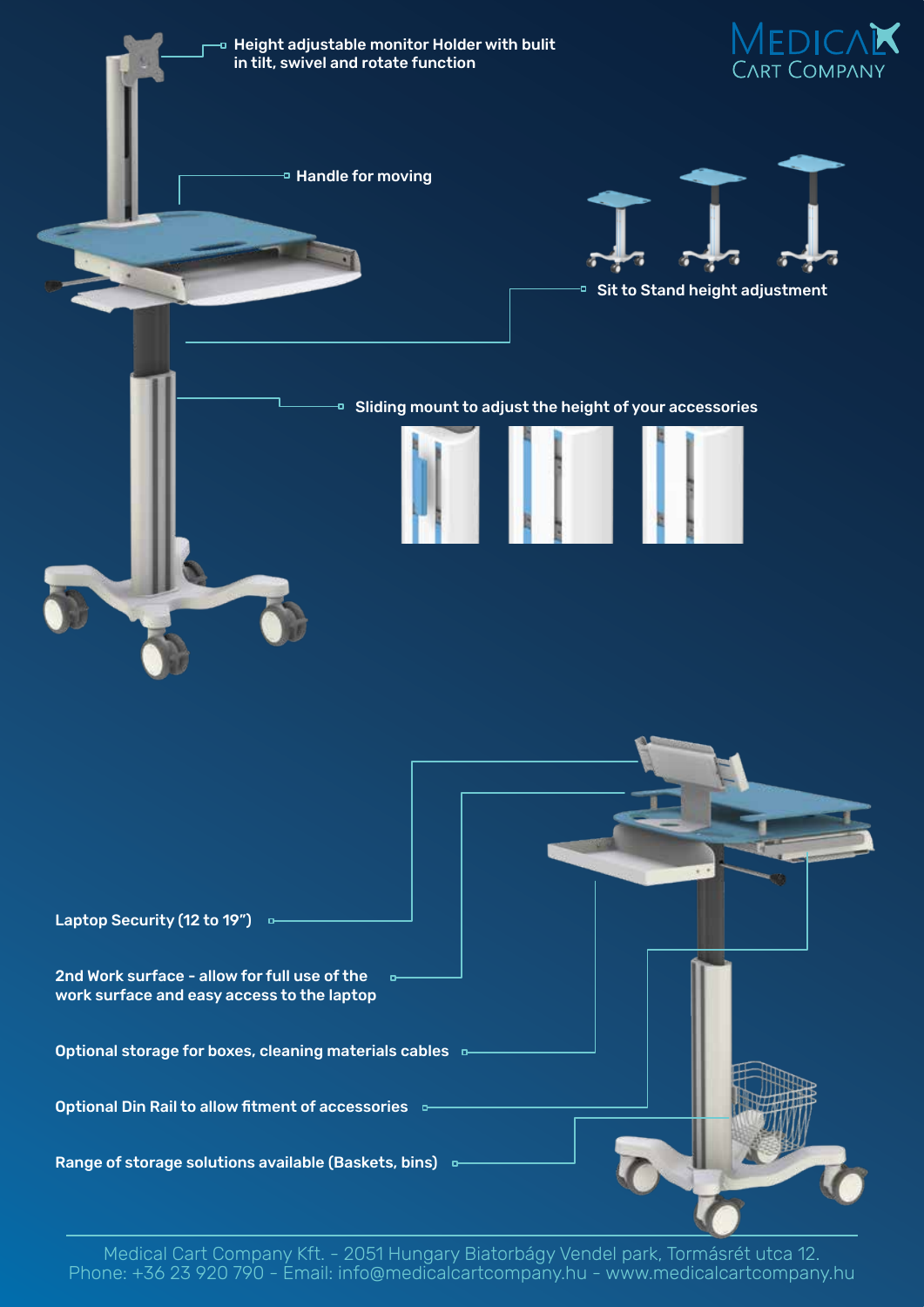## Accessories Optional

## MEDICAK CART COMPANY



Medical Cart Company Kft. - 2051 Hungary Biatorbágy Vendel park, Tormásrét utca 12. Phone: +36 23 920 790 - Email: info@medicalcartcompany.hu - www.medicalcartcompany.hu